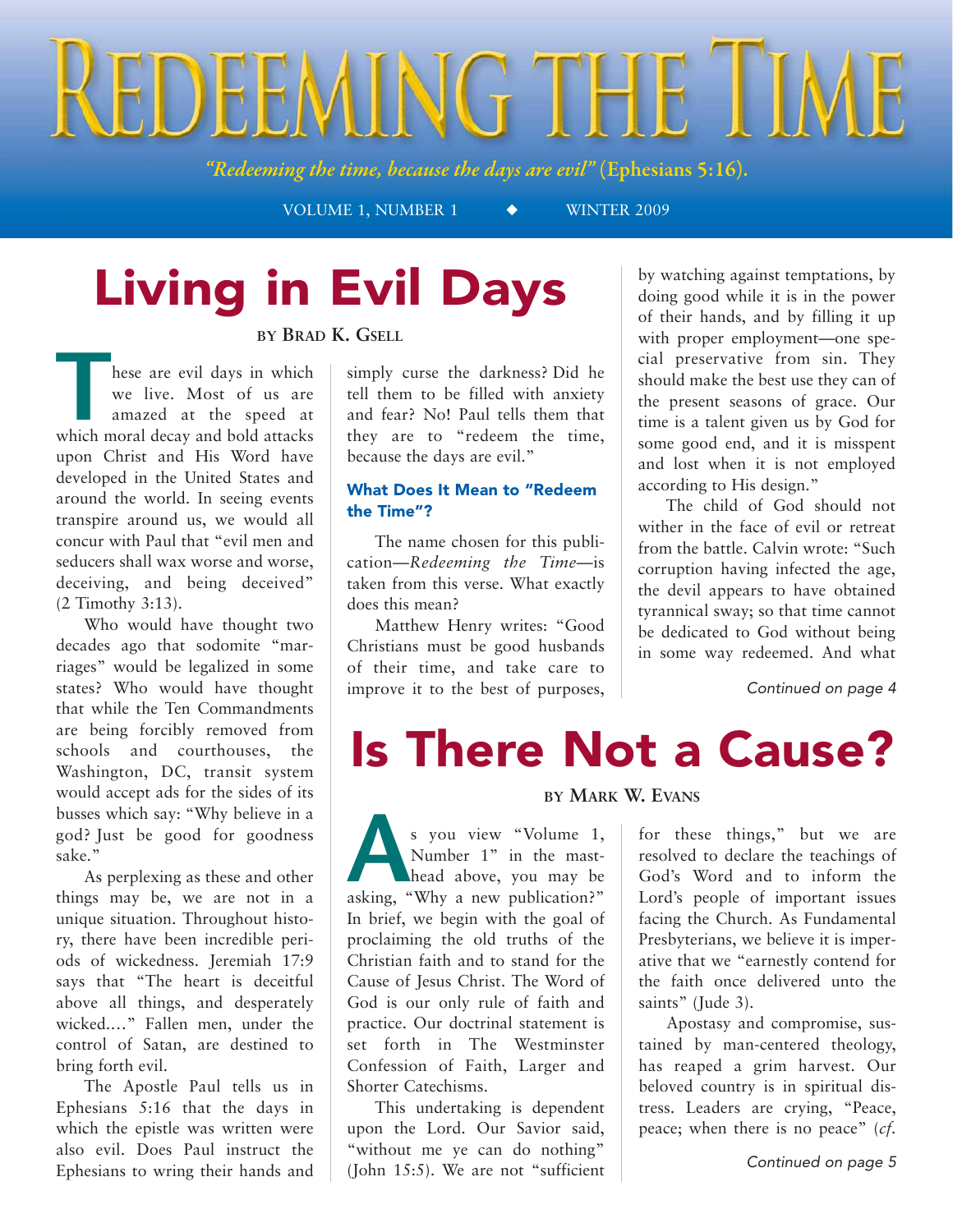## $n$  the News

# Ignorance of Our History a Peril to Liberty

ot only Americans going to<br>the polls, but even our<br>elected officials, are dan-<br>gerously ignorant of the principles the polls, but even our elected officials, are danwhich made our nation great. The Intercollegiate Studies Institute (ISI) recently released a report entitled *Our Fading Heritage: Americans Fail a Basic Test on Their History and Institutions.*

The general population actually did BETTER than elected officials, but there are no bragging rights. The average score of 2,500 randomly selected Americans was 49 percent, while that of those identifying themselves as having served as public officials was 44 percent. Both, of course, would earn an F minus on the report card. Only .8 percent received an A.

#### "Life, Liberty, and the Pursuit of Happiness"

Of the 33 multiple choice questions asked, less than 70 percent of elected officials knew that the Declaration of Independence listed "life, liberty and the pursuit of happiness" as basic human rights. One can only imagine the score if they had been asked who gave us these rights. A clue: it starts with the letter "G"; and NO, it is not Government.

#### The First Amendment

Both the general public and officebearers received low marks when asked to name just one freedom guaranteed in the First Amendment (79.58 percent and 73.32 percent respectively). Can there be any wonder then why only 18.92 percent of the general public knew where the phrase "a wall of separation" be tween church and state originated. Most thought it was in the Constitution. With only 15.07 percent



Let those of us who are Christians seek to be exemplary, well-informed citizens. Let us "proclaim liberty throughout all the land unto all the inhabitants thereof" (Leviticus 25:10) the words which the early American colonists had emblazoned on that great symbol of freedom, the Liberty Bell.

of public officials knowing the answer, need we question why freedom of religion is suffering in America in the 21st century?

#### The Puritans

One question dealt with the Puritans, whose strong Biblical principles played a significant role in developing the foundation of our American republic. Only 19.1% of citizens, and 17.32% of officials could identify that the Puritans "stressed the sinfulness of all humanity." When two of the other choices were "colonized Utah under the leadership of Brigham Young" and "were Catholic missionaries escaping religious persecution," one cannot help but be alarmed.

#### Limited Government and Free **Enterprise**

Other categories, dealing with limitations on government and the basis of our free enterprise system were in the F category as well. Two of the highest overall scores dealt with a phrase from Martin Luther King, Jr.'s, "I Have a Dream" speech and the historical significance of Susan B. Anthony.

In discussing these sad statistics in a recent column, Washington Post Writers Group columnist Kathleen Parker put things in perspective. She writes: "More than twice as many people (56 percent) knew that Paula Abdul was a judge on 'American Idol' than knew that those words ['government of the people, by the people, for the people'] come from Lincoln's Gettysburg Address (21 percent)."

Josiah Bunting, III, Chairman of ISI's National Civic Literacy Board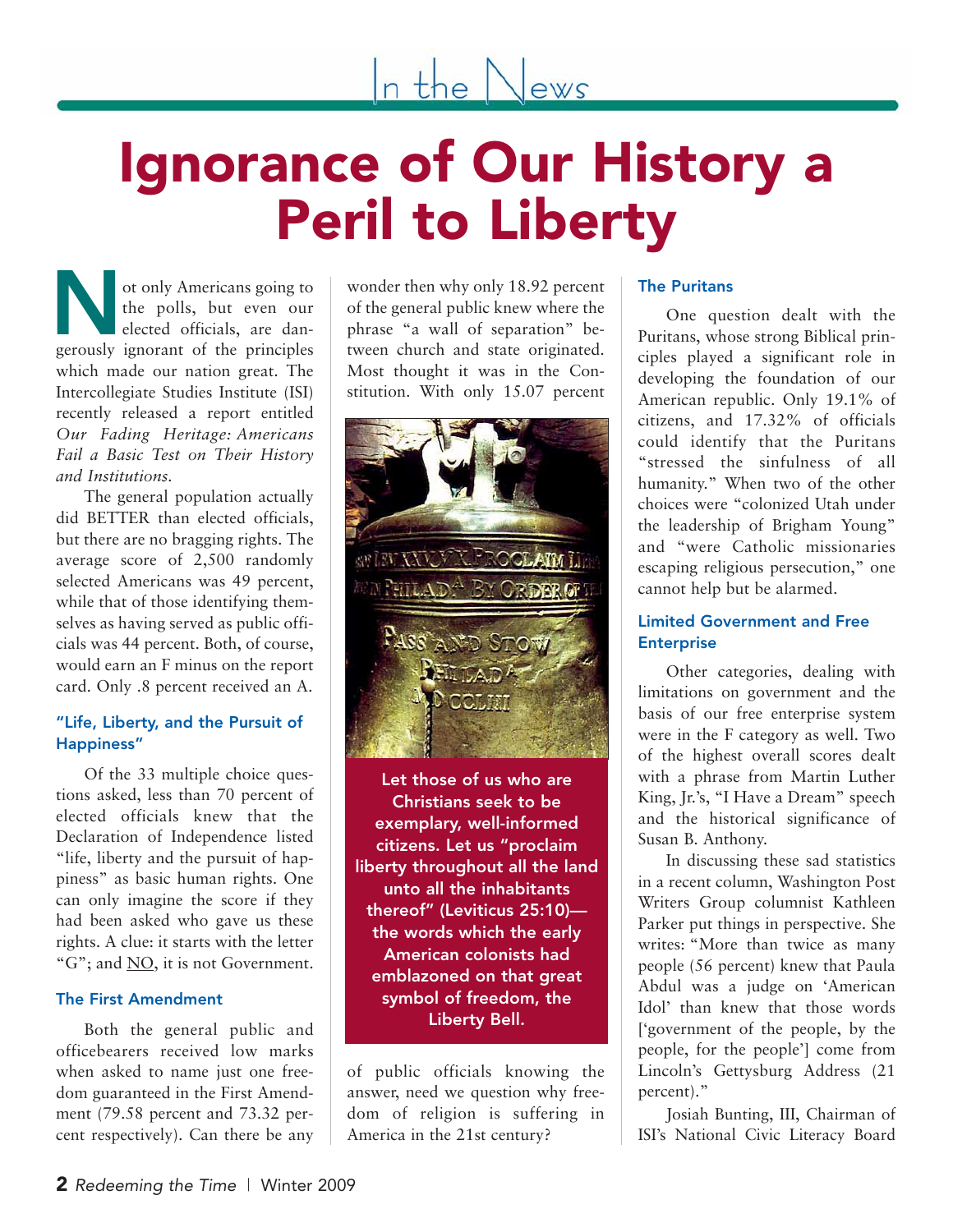writes: "It is disturbing enough that the general public failed ISI's civic literacy test, but when you consider the even more dismal scores of elected officials, you have to be concerned. How can political leaders make informed decisions if they don't understand the American experience? Colleges can, and should, play an important role in curing this national epidemic of ignorance."

"People may be listening to television experts talk about economic bailouts and the platforms of political candidates, but they apparently have little idea what our basic economic and political institutions are," observes Dr. Richard Brake, ISI's Director of University Stewardship. "Our study raises significant questions about whether citizens who voted in this year's landmark presidential election really understand how our system of representative democracy works." Later, Dr. Brake stated that "The nation's ignorance of the kind of knowledge necessary for informed and responsible citizenship—and the failure of our nation's colleges to effectively address and fix this problem—would certainly be unacceptable to our founding fathers, who believed that the university would create leaders to preserve liberty."

#### Evil and Ignorance

As much of a threat as ignorance may be, a greater danger is our nation's increasing wickedness and rejection of God and His Word. John Adams, the second President of the United States, wrote: "We have no government armed with power capable of contending with human passions unbridled by morality and religion. Avarice, ambition, revenge or gallantry would break the strongest cords of our Constitution as a whale goes through a net. Our Constitution is designed only for a moral and religious people. It is wholly inadequate for any other." At the time Adams wrote this, the United States was populated almost entirely by Protestant believers.

#### Exemplary Christian Citizens

Let those of us who are Christians seek to be exemplary, wellinformed citizens. Let us "proclaim liberty throughout all the land unto all the inhabitants thereof" (Leviticus 25:10)—the words which the early American colonists had emblazoned on that great symbol of freedom, the Liberty Bell.

### The Church and the Homosexual Agenda

The time is fast approaching (if<br>
not already here) when Bible<br>
believers and Fundamental<br>
churches may be forced to suffer not already here) when Bible believers and Fundamental persecution for maintaining a consistent Biblical stand for marriage only between one man and one woman, and against homosexuality.

The December 15, 2008, issue of *Newsweek* featured on its cover an article by Lisa Miller entitled "The Religious Case for Gay Marriage" complete with the homosexual rainbow symbol as a ribbon coming out of a Bible. Miss Miller's article revealed the embarassing shallowness of her grasp of theological issues and hermeneutics (method of interpretation), yet it will be readily accepted by millions who likewise do not know their Bibles.

Of particular concern was the editorial by *Newsweek* Editor Jon Meacham, who proceeded to compare the Bible's teaching on this subject to racism, anti-Semitism and other evils. Meacham states: "This

### The Good News...

"There is therefore now no condemnation to them which are in Christ Jesus, who walk not after the flesh, but after the Spirit…" (Romans 8:1).



conservative resort to biblical authority is the worst kind of fundamentalism.… it is more than intellectually bankrupt—[it] is unserious.…" He continues by stating as fact that homosexuality "is as intrinsic to a person's makeup as skin color." He therefore believes that "The analogy with race is apt." He concludes by saying that history is on their side, because the younger generation is much more in favor of gay marriage.

As this thinking gains more and more acceptance, government assaults on liberty in the form of legislation and judicial opinions will undoubtedly increase. Individual Christians, churches and other Christian ministries must be prepared to stand for what the Bible teaches, no matter the cost.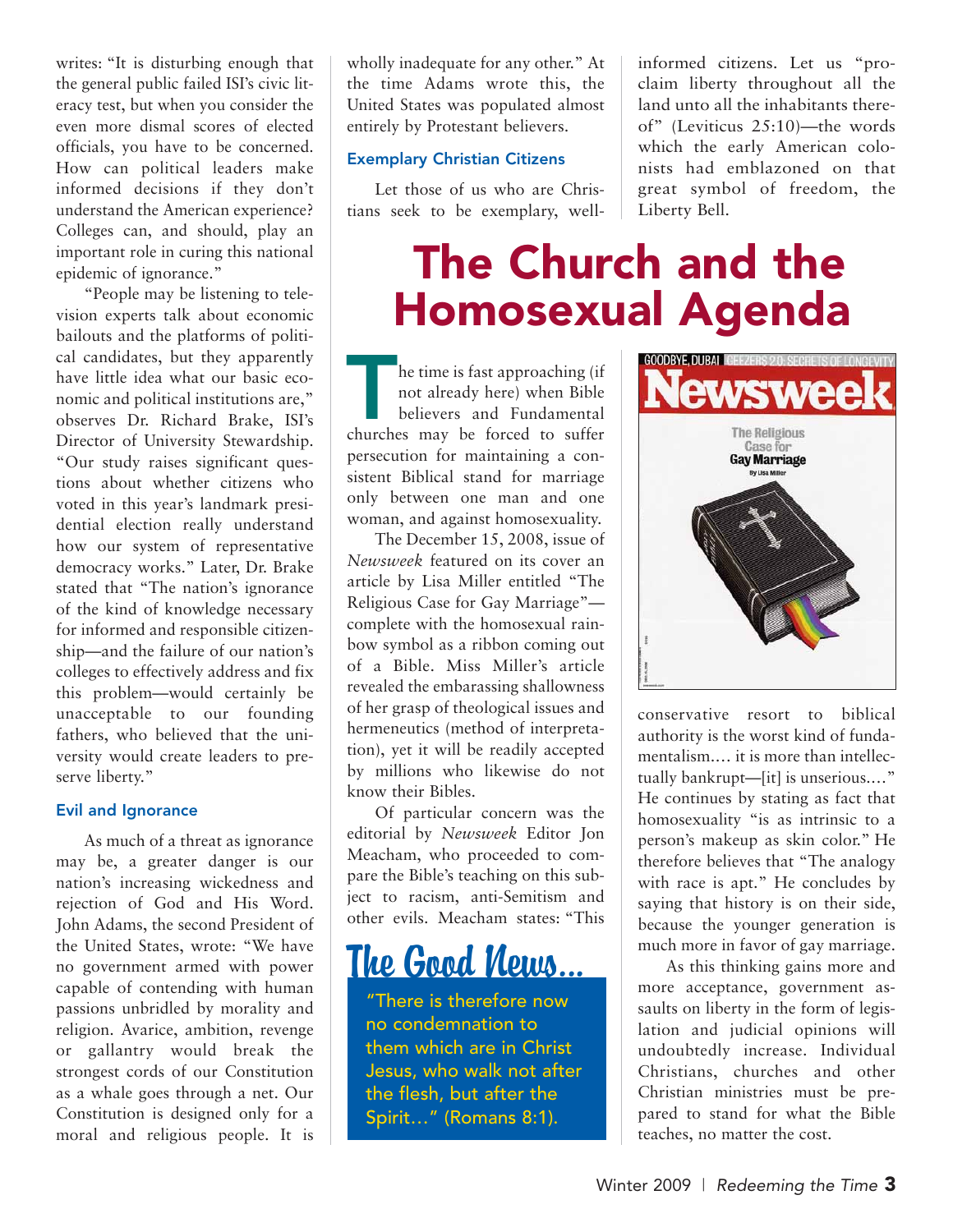#### LIVING IN EVIL DAYS

Continued from page 1

shall be the price of redemption? To withdraw from the endless variety of allurements which would easily lead us astray; to rid ourselves from the cares and pleasures of the world; and, in a word, to abandon every hinderance. Let us be eager to recover it in every possible way, and let the numerous offences and arduous toil, which many are in the habit of alleging as an apology for indolence, serve rather to awaken our vigilance."

#### How Do We "Redeem the Time"?

The Apostle Paul tells us **how** to "redeem the time." In Ephesians 5:17, he says: "Wherefore be ye not unwise, but understanding what the will of the Lord is."

The Bible is replete with passages which tell us how this is to be done. Psalm 1 tells us: "Blessed is the man that walketh not in the counsel of the ungodly, nor standeth in the way of sinners, nor sitteth in the seat of the scornful. But his delight is in the law of the Lord; and in his law doth he meditate day and night. And he shall be like a tree planted by the rivers of water, that

### EDEEMING THE

#### Editor: Brad K. Gsell Associate Editor: Mark W. Evans

Redeeming the Time is a quarterly publication with the purpose of encouraging God's people and applying God's Word to the issues of our day.

Individual copies are distributed free of charge, but the generous donations of God's people are necessary for this ministry to continue. Checks may be made payable to "Redeeming the Time," and mailed to: P.O. Box 26281, Charlotte, NC 28221-6281. All donations are tax deductible.

bringeth forth his fruit in his season; his leaf also shall not wither; and whatsoever he doeth shall prosper." The godly man is one who "departs from iniquity," and rather spends time in sweet communion with God and in meditation on His Word.

Many Christians have, unfortunately, absorbed far too much of the world's thinking. John Calvin says concerning this: "Everything around us tends to corrupt and mislead; so that it is difficult for godly persons, who walk among so many thorns, to escape unhurt."

#### "Our time is a talent given us by God for some good end, and it is misspent and lost when it is not employed according to His design."

#### Matthew Henry

Far too many Christians rest content in staying on the "conservative" edge of the culture in which we live—giving some heed to Biblical principles, yet maintaining a certain level of respectability with their worldly friends and acquaintances. However, this mindset is dangerous, and will inevitably lead one further and further from the truth.

In contrast, Paul tells us in Romans 12:2: "And be not conformed to this world: but be ye transformed by the renewing of your mind, that ye may prove what is that good, and acceptable, and perfect, will of God." If we believe that the Bible is God's Truth (John 17:17), then it is to be "our only infallible rule of faith and practice," as stated so well by the Westminster Divines.

The child of God must constantly heed the words of Peter: "Be sober, be vigilant; because your adversary the devil, as a roaring lion, walketh about, seeking whom he may devour" (1 Peter 5:8). No matter what the reason, if we accommodate in any way the sin around us, Satan is winning in our lives and our testimony for Christ is soiled and compromised.

In 2 Timothy, after pointing out the worsening iniquity they would face, Paul immediately instructs his young son in the faith: "But continue thou in the things which thou hast learned and hast been assured of, knowing of whom thou hast learned them" (2 Timothy 3:14).

In our passage, Paul tells the Ephesians not to be "unwise." Here in 2 Timothy, he continues by telling how one can be wise: "And that from a child thou hast known the holy scriptures, which are able to make thee wise unto salvation through faith which is in Christ Jesus. All scripture is given by inspiration of God, and is profitable for doctrine, for reproof, for correction, for instruction in righteousness: That the man of God may be perfect, throughly furnished unto all good works" (verses 15-17).

#### **Conclusion**

As we see our society becoming more evil and corrupt, may we as Bible-believing Christians take heart and "rejoice in the Lord" (Philippians 4:4)! Let us "always abound in the work of the Lord" (1 Corinthians 15:58) and "REDEEM THE TIME, BECAUSE THE DAYS ARE EVIL"!

*Rise up, O men of God, Have done with lesser things; Give heart and soul and mind and strength To serve the King of kings.*



*Mr. Brad Gsell is an elder and minister of music of the Bible Presbyterian Church of Charlotte, NC, and Vice Presi dent of The Independent Board for Presbyterian Foreign Missions.*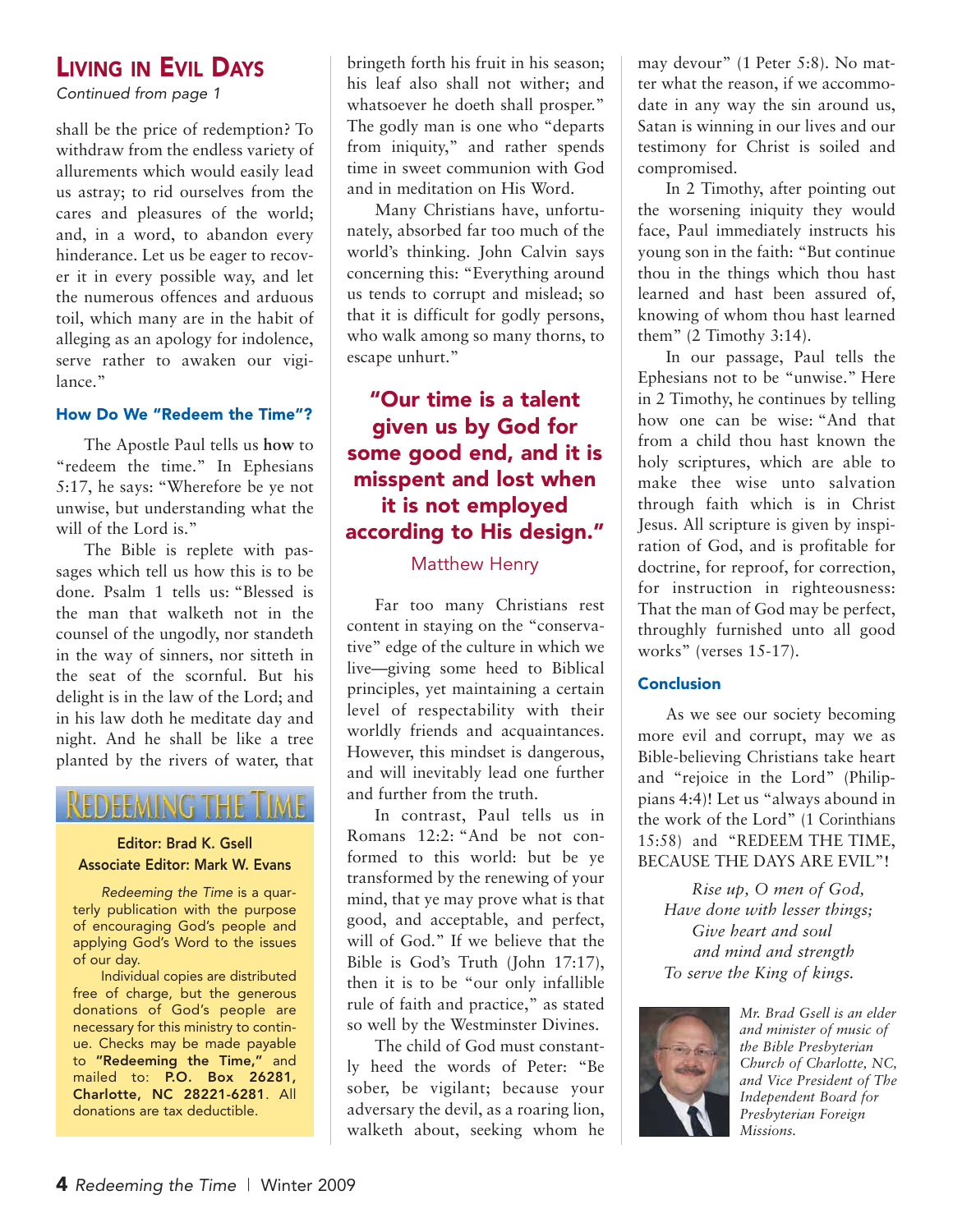#### IS THERE NOT A CAUSE?

Continued from page 1

Jeremiah 6:13-17). Only the Lord Jesus Christ and His saving doctrines can turn our land from destruction. Sadly, many seem unaware of the eternal consequences of rejecting the Bible and Jesus Christ.

The Reformers of the 16th and 17th centuries declared the teachings of the sacred Scriptures and our Savior blessed His truth to the salvation of countless souls. Multitudes came out of religious superstition and false teaching propagated by Roman Catholicism. The same Scriptures protected the true Church from radical movements akin to novel "theologies" arising in today's evangelicalism. True liberty came to those who looked with saving faith to the bleeding Lamb of God. This freedom in Christ led to the founding of our nation.

We shudder to think of modern leaders in the "Reformed community" daring to suggest that they can improve upon the theology of the martyrs. We believe they are fatally wrong. Did the Lord wait some two thousand years to reveal the true Gospel to certain individuals embracing Shepherdism, the Federal Vision, and other distortions of "the faith once delivered unto the saints?" The blessed Spirit of God did not give us the infallible, inerrant Bible so that self-arrogating intellectuals could devise new doctrines and practices. We grieve at those who should know better, even some we counted as stalwarts of the faith, compromising with dangerous doctrinal innovations. When man-made doctrines and devices are allowed to fester in Christ's Church, spiritual disaster inevitably follows (*cf.* Galatians 5:9).

We believe our spiritual fathers were right to separate from the compromising spirit of Neo-evangelical-

### **SPRING MEETING OF THE** *Bible Presbyterian Church, Faith Presbytery*

**Friday, March 27, 2009** -**8:30 a.m.**

**Bible Presbyterian Church of Charlotte 6237 Rumple Road Charlotte, NC 28262**



*For more information, please contact:* **Rev. Ellis Johnson, Stated Clerk • 803/786-6811 217 Camp Agape Road, Blythewood, SC 29016 • echj248@hotmail.com**

ism, a movement that introduced methods of accommodation and dialog, erasing the lines between truth and error. Today, this false appeasement has produced a façade of a church, corrupt in doctrine and practice, powerless against a world perishing in sin. Although it seems that the spirit of the Reformers is almost gone, we rejoice that our Savior has all power in heaven and in earth. He has promised, "I will build my church; and the gates of hell shall not prevail against it" (Matthew 16:18).

Our present perplexing and confusing religious environment should move our hearts to approach the throne of grace and plead for true revival. Sadly, many who once stood for the faith have lowered their banners. We must pray for them, with the hope that our gracious Savior will enable them to renew their zeal and stand steadfastly for the crown rights of Jesus Christ and the crown jewels of the Gospel. We are thankful for the Lord's faithful servants, who are standing for the Word of God and contending against Christ's enemies. They need our prayers and support. May the Lord raise up a new generation of faithful ministers. Jesus said, "Pray ye therefore the Lord of the harvest, that He will send forth labourers into His harvest" (Matthew 9:38). Our hope is not in new programs, mission statements, and theologies. Our hope is in the Lord. The Apostle Paul, by the Holy Spirit, admonished the followers of Christ: "See then that ye walk circumspectly, not as fools, but as wise, Redeeming the time, because the days are evil. Wherefore be ye not unwise, but understanding what the will of the Lord is" (Ephesians 5:15-17).

We deeply appreciate your prayers and support. Our stand is not popular, but we hope to encourage and strengthen the hands of those who are resolved to stay on the old paths. If you believe the Lord would have you contribute toward the cost of this publication, please send gifts to:

> Reedeming the Time P.O. Box 26281 Charlotte, NC 28221-6281



*The Rev. Mark Evans is pastor of Hope Presbyterian Church in Greenville, SC, and is moderator of the Bible Presbyterian Church, Faith Presbytery.*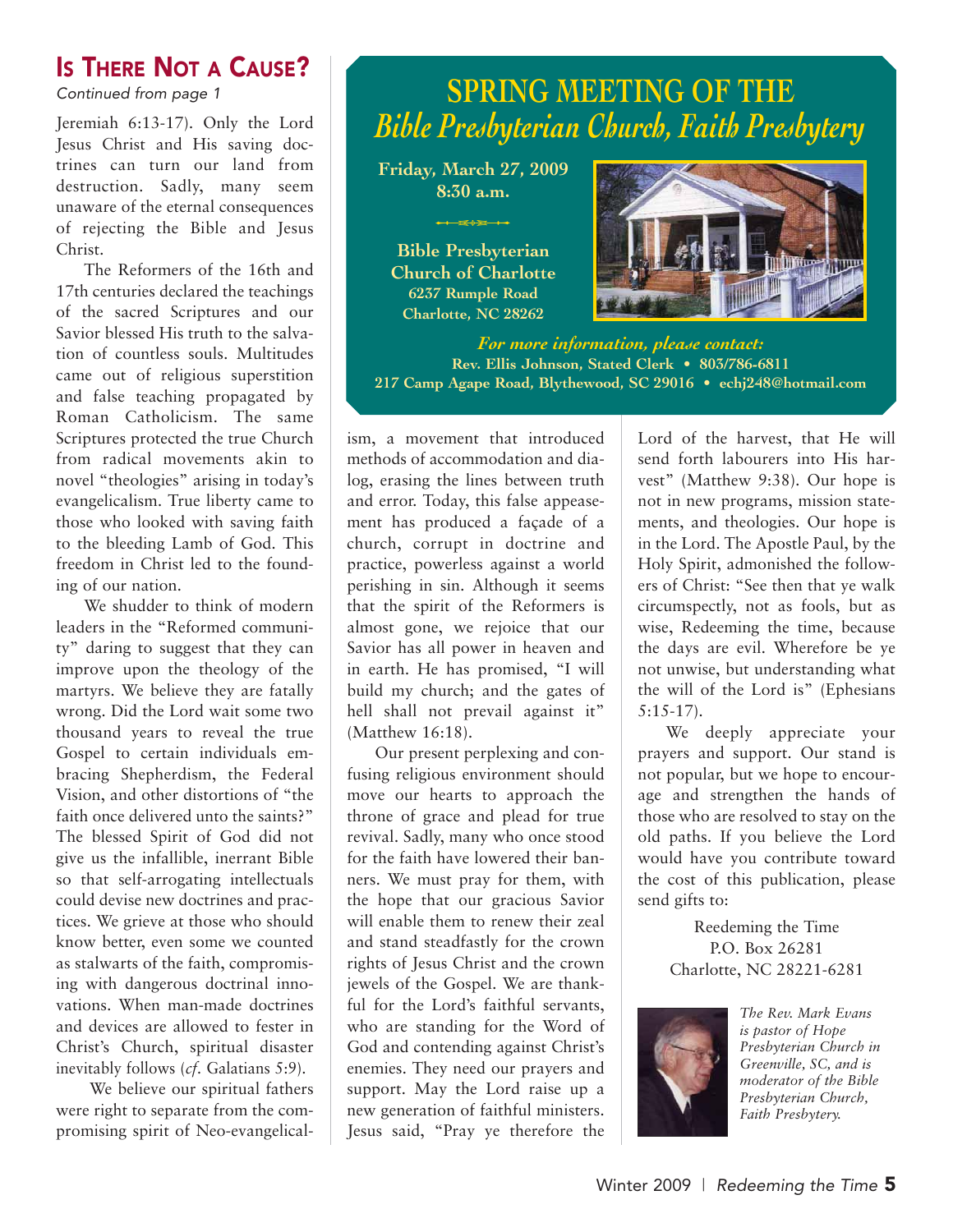# The Fruit of the Spirit

Galatians 5:22,23

### *<u>Outroduction</u>*

**by Brad K. Gsell**

*In Galatians 5, the Apostle Paul describes for us the fruit which is to be found in the life of every Christian. This is the first in a series of articles which will discuss these characteristics of the Christian life.*

#### **The Great Struggle: The Fruit of the Spirit Versus the Lust of the Flesh**

The Word of God is full of con-<br>
trasts: life vs. death (John<br>
3:36; Romans 5:17, 6:23;<br>
1 Corinthians 15); truth vs. error trasts: life vs. death (John 3:36; Romans 5:17, 6:23; (Proverbs 8:7, 14:22; 1 Corinthians 13:6); light vs. darkness (John 3:19, Acts 26:18, Ephesians 5:8); fruitfulness vs. barrenness (Psalm 107:34, John 15:4,5); the temple of God vs. idols (2 Corinthians 6:16; 1 Thessalonians 1:9). The list could go on and on.

In Galatians 5, Paul once again uses a bold contrast to bring forth the truths of God with great clarity—the fruit of the Spirit vs. the works of the flesh. Paul presents this not just as a simple choice which needs to be made, but, rather, as a mighty struggle which confronts every Christian every day of his life.

Galatians 5:17 says: "For the flesh lusteth against the Spirit, and the Spirit against the flesh: and these are contrary the one to the other: so that ye cannot do the things that ye would."

Paul offers a formula for prevailing in this struggle—which at the same time may seem simple to comprehend, yet is impossible to implement by our own efforts. In verse 16, he says: "This I say then, Walk in the Spirit, and ye shall not fulfil the lust of the flesh."

In Romans 7, Paul tells us of this struggle in his own life: "For we know that the law is spiritual: but I am carnal, sold under sin.… For I know that in me (that is, in my flesh,) dwelleth no good thing: for to

*"*And I will put my spirit within you, and cause you to walk in my statutes, and ye shall keep my judgments, and do them.*"* Ezekiel 36:27

will is present with me; but how to perform that which is good I find not. For the good that I would I do not: but the evil which I would not, that I do.… O wretched man that I am! who shall deliver me from the body of this death? I thank God through Jesus Christ our Lord. So



then with the mind I myself serve the law of God; but with the flesh the law of sin."

After describing this struggle, Paul begins chapter 8 with the great assurance: "There is therefore now no condemnation to them which are in Christ Jesus, who walk not after the flesh, but after the Spirit."

The Bible in several places refers to our carnal sinful nature as "the old man," and the spiritual nature of all the Redeemed as "the new man." Ephesians 4:22-24 says: "That ye put off concerning the former conversation the old man, which is corrupt according to the deceitful lusts; And be renewed in the spirit of your mind; And that ye put on the new man, which after God is created in righteousness and true holiness."

This process of "the new man" prevailing over "the old man" is commonly referred to as sanctification. Westminster Shorter Catechism Question 35 asks: "What is sanctification? Sanctification is the work of God's free grace, whereby we are renewed in the whole man after the image of God, and are enabled more and more to die unto sin, and live unto righteousness."

Just as man can offer nothing for his justification, he also is incapable of producing sanctification in his life. Isaiah 64:6 says that "all our righteousnesses are as filthy rags." Even the best that we can offer in our own strength is not pleasing to God.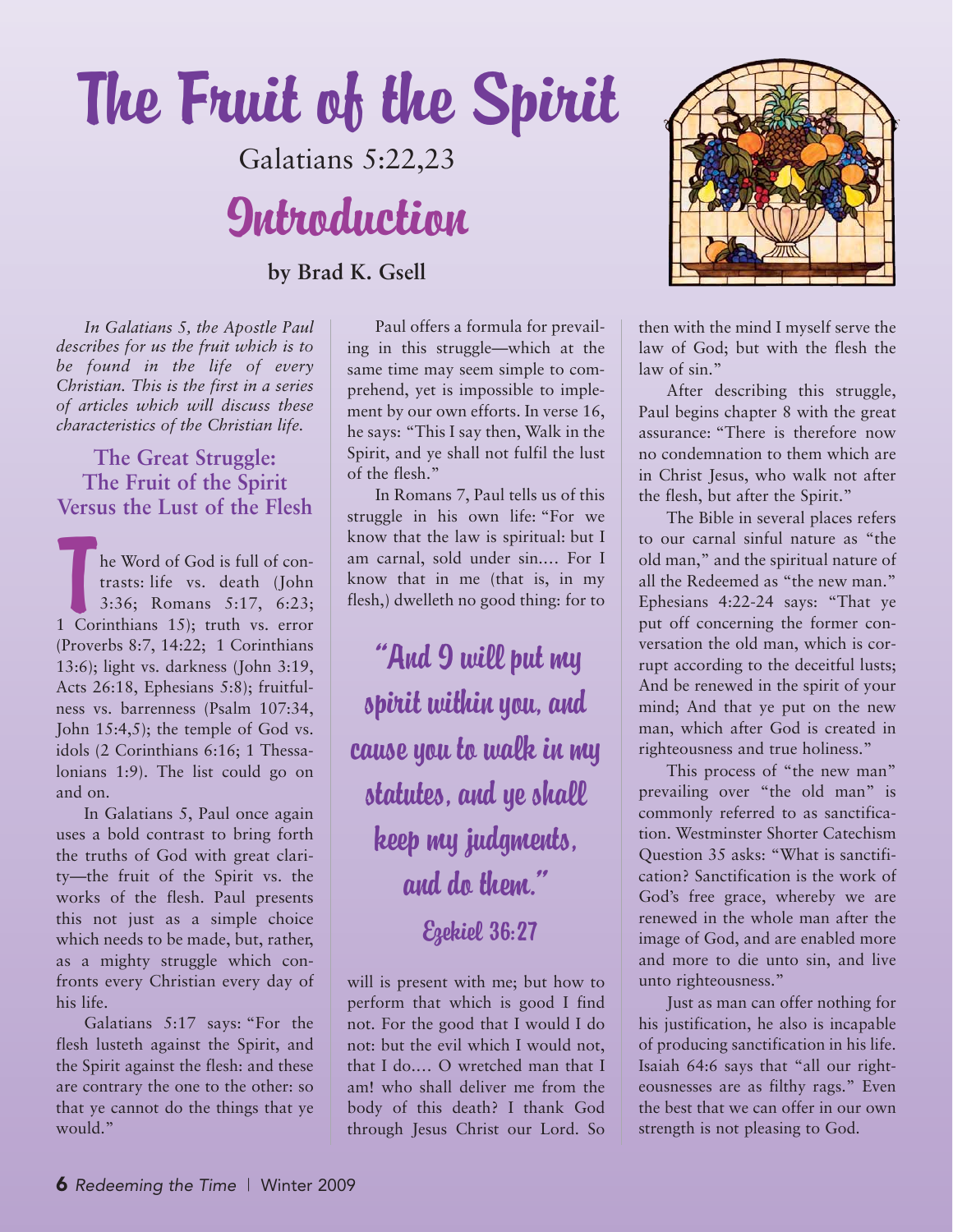The Scriptures give all credit for our sanctification to God. Ezekiel 36:27 says: "And I [God] will put my spirit within you, and **cause** you to walk in my statutes, and ye shall keep my judgments, and do them." Paul tells us in Philippians 2:13: "For it is God which worketh in you both to will and to do of his good pleasure." Peter writes: "According as his divine power hath given unto us all things that pertain unto life and godliness, through the knowledge of him that hath called us to glory and virtue" (2 Peter 1:3).

In writing to Titus, Paul speaks of those who claim to be Christians, but obviously are not. Titus 1:16 says: "They profess that they know God; but in works they deny him, being abominable, and disobedient, and unto every good work reprobate." In contrast, he speaks of those who have truly been saved in Titus 2:14: "Who [Christ] gave himself for us, that he might redeem us from all iniquity, and purify unto himself a peculiar people, zealous of good works."

A number of places in the Scrip tures give us a list of the virtues which should increasingly be found in the man of God (e.g. 2 Peter 1:3-8; Ephesians 4:24-32) and the vices of the unregenerate (*e.g.* Romans 1:21-32; Colossians 3:5).

In our passage of study, Galatians 5, Paul lists the following as works of the flesh: "Adultery, fornication, uncleanness [morally impure], lasciviousness [any form of excess; often with sexual overtones], Idola try, withcraft, hatred, variance, emulations [rivalry with the goal of being superior to others], wrath, strife, seditions, heresies, Envyings, murders, drunkenness, revellings, and such like: of the which I tell you before, as I have also told you in time past, that they which do such things shall not inherit the kingdom of God" (verses 19-21).

Immediately following this list, Paul again brings the contrast into high relief. Verse 22 begins with the conjunction "but." This small word, only two letters in the Greek, carries a force which could be compared to the "*v.*" or "*vs.*" in a lawsuit (*e.g. Roe v. Wade*, or *Engle v. Vitale*). In both instances, what precedes the word is in great opposition to what follows the word.

Paul says, in effect, "I have given you a list of things which are carnal and at enmity with the Spirit of God; **BUT** now I am going to give you a list of those qualities which are attributes of the Spirit of God, and should be found in all of those who are redeemed by Christ and are obedient to the Spirit of God.

In verses 22-25, Paul writes: "But the fruit of the Spirit is love, joy, peace, longsuffering, gentleness, goodness, faith, meekness, temperance: against such there is no law. And they that are Christ's have crucified the flesh with the affections and lusts. If we live in the Spirit, let us also walk in the Spirit."

Although the meaning of these virtues listed may seem self-evident, there is great depth of meaning found in God's Word concerning them. We look forward to discussing these in future issues of *Redeeming the Time*.

Find the Verses: See if you can find every word in Galatians 5:22 and 23. If the word appears twice in the verse, it also appears twice in the puzzle. Words appear horizontally, vertically and diagonally. Galatians 5:22,23: **"But the fruit of the Spirit is love, joy, peace, longsuffering, gentleness, goodness, faith, meekness, temperance: against such there is no law."**

| L | B            | $\mathsf{R}$ | E      | Τ | H            | U            | N              | D            | E | R              | B            | E                        |
|---|--------------|--------------|--------|---|--------------|--------------|----------------|--------------|---|----------------|--------------|--------------------------|
| G | $\bigcirc$   | $\bigcirc$   | D      | N | Е            | S            | S              | S            | A | N              | $\mathsf{C}$ | Τ                        |
| Ε | L            | N            | L      | S | A            | Τ            | N              | I            | N | L              | $\mathsf{A}$ | W                        |
| M | Τ            | $\mathsf{R}$ | G      | D | P            | $\mathsf{P}$ | $\overline{O}$ | F            | J | $\overline{O}$ | Y            | W                        |
| Ε | Ε            | $\Omega$     | Ε      | S | U            | I            | $\vee$         | $\mathsf{R}$ | B | V              | Н            | $\overline{\phantom{a}}$ |
| N | M            | L            | N      | L | U            | S            | $\mathsf{R}$   | U            | U | Ε              | I            | S                        |
| A | $\mathsf{P}$ | Е            | $\top$ | Τ | $\mathsf{D}$ | F            | A              | I            | Τ | Η              | K            | $\mathsf{D}$             |
| G | Ε            | $\mathsf{S}$ | L      | H | $\mathsf{C}$ | Y            | F              | Τ            | Τ | L              | Y            | $\mathsf{P}$             |
| A | R            | N            | Ε      | Ε | Τ            | G            | $\mathsf{P}$   | Ε            | A | C              | Ε            | A                        |
| I | A            | Τ            | N      | R | Τ            | H            | Ε              | Е            | R | L              | $\bigcirc$   | U                        |
| N | N            | M            | E      | E | K            | N            | E              | S            | S | I              | L            | M                        |
| S | $\mathsf C$  | I            | S      | B | Ε            | N            | $\mathsf{R}$   | A            | D | P              | N            | E                        |
| Τ | Е            | O            | S      | U | $\mathsf C$  | Η            | J              | U            | S | Τ              | I            | G                        |